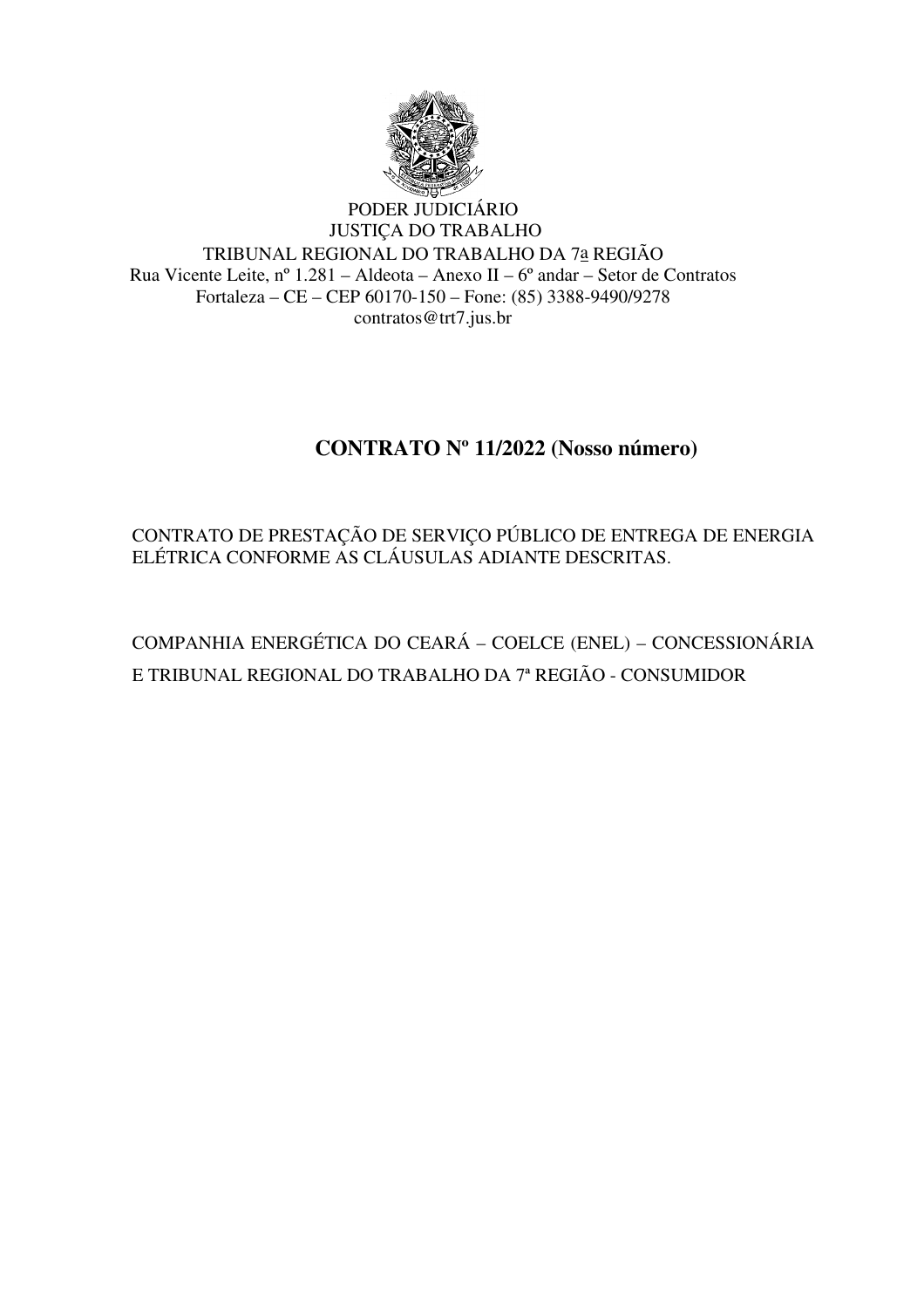

**PRESTACÃO CONTRATO DE DE SERVICO ELÉTRICA PÚBLICO DE ENERGIA PARA CONSUMIDORES TITULARES** DE **UNIDADES CONSUMIDORAS DO GRUPO B AGRUPAMENTO** 88881030001 - CT 001/2022 - QUE ENTRE SI **CELEBRAM COMPANHIA ENERGÉTICA** DO CEARÁ - COELCE E TRIBUNAL REGIONAL DO **TRABALHO DA 7A, REGIAO** 

COMPANHIA ENERGÉTICA DO CEARÁ - COELCE, concessionária Federal de Servicos Públicos de Energia Elétrica no Estado do Ceará, com sede na Rua Padre Valdivino, nº 150, na cidade de Fortaleza. Estado do Ceará, inscrita no CNPJ (MF) nº 07.047.251/0001-70, e no CGF nº 06.105.848-3, doravante denominada CONCESSIONÁRIA e, de outro lado, TRIBUNAL REGIONAL DO TRABALHO DA 7A. REGIAO, AV. SANTOS DUMONT, 3384, CNPJ 03.235.270/0001-70, representado neste ato pelo Neiara São Thiago Cysne Frota, Diretora Geral CPF:195.315.608-89, doravante denominado **CONSUMIDOR**, responsável pelas UNIDADES CONSUMIDORAS identificadas no ANEXO I deste CONTRATO, aderem, de forma integral, a este Contrato de Prestação de Serviço Público de Energia Elétrica para Unidades Consumidoras atendidas em Baixa Tensão, na forma de Contrato de Adesão, com base nas Condições Gerais de Fornecimento de Energia Elétrica, e pelos demais regulamentos presentes e futuros que disciplinam a prestação do serviço público de energia elétrica.

### **DAS DEFINICÕES**

Para os fins e efeitos deste Contrato são adotadas as seguintes definições:

1. CARGA INSTALADA: soma das potências nominais dos equipamentos elétricos instalados na UNIDADE CONSUMIDORA, em condições de entrar em funcionamento, expressa em quilowatts, expressa em quilowatts (kW);

2. CONCESSIONÁRIA: empresa distribuidora de energia elétrica, responsável pela prestação de serviços públicos de energia elétrica;

3. CONSUMIDOR: pessoa física ou jurídica, de direito público ou privado, legalmente representada, que solicite à **CONCESSIONÁRIA** o fornecimento de energia elétrica ou o uso do sistema elétrico, assumindo as obrigações decorrentes deste atendimento à(s)  $sua(s)$ **UNIDADES(S) CONSUMIDORA(S):** 

4. ENERGIA ELÉTRICA ATIVA: aquela que pode ser convertida em outra forma de energia. expressa em quilowatts-hora (kWh);

5. ENERGIA ELÉTRICA REATIVA: aquela que circula entre os diversos campos elétricos e magnéticos de um sistema de corrente alternada, sem produzir trabalho, expressa em quilovolt-ampère-reativo-hora (kvarh);

6. GRUPO B: grupamento composto de unidades consumidoras com fornecimento em tensão inferior a 2,3 quilovolts (kV);

7. INDICADOR DE CONTINUIDADE: valor que expressa a duração em horas e o número de interrupções ocorridas na UNIDADE CONSUMIDORA em um determinado período de tempo;

8. INTERRUPÇÃO DO FORNECIMENTO: desligamento temporário da energia elétrica para conservação e manutenção da rede elétrica e em situações de casos fortuitos ou de força maior;

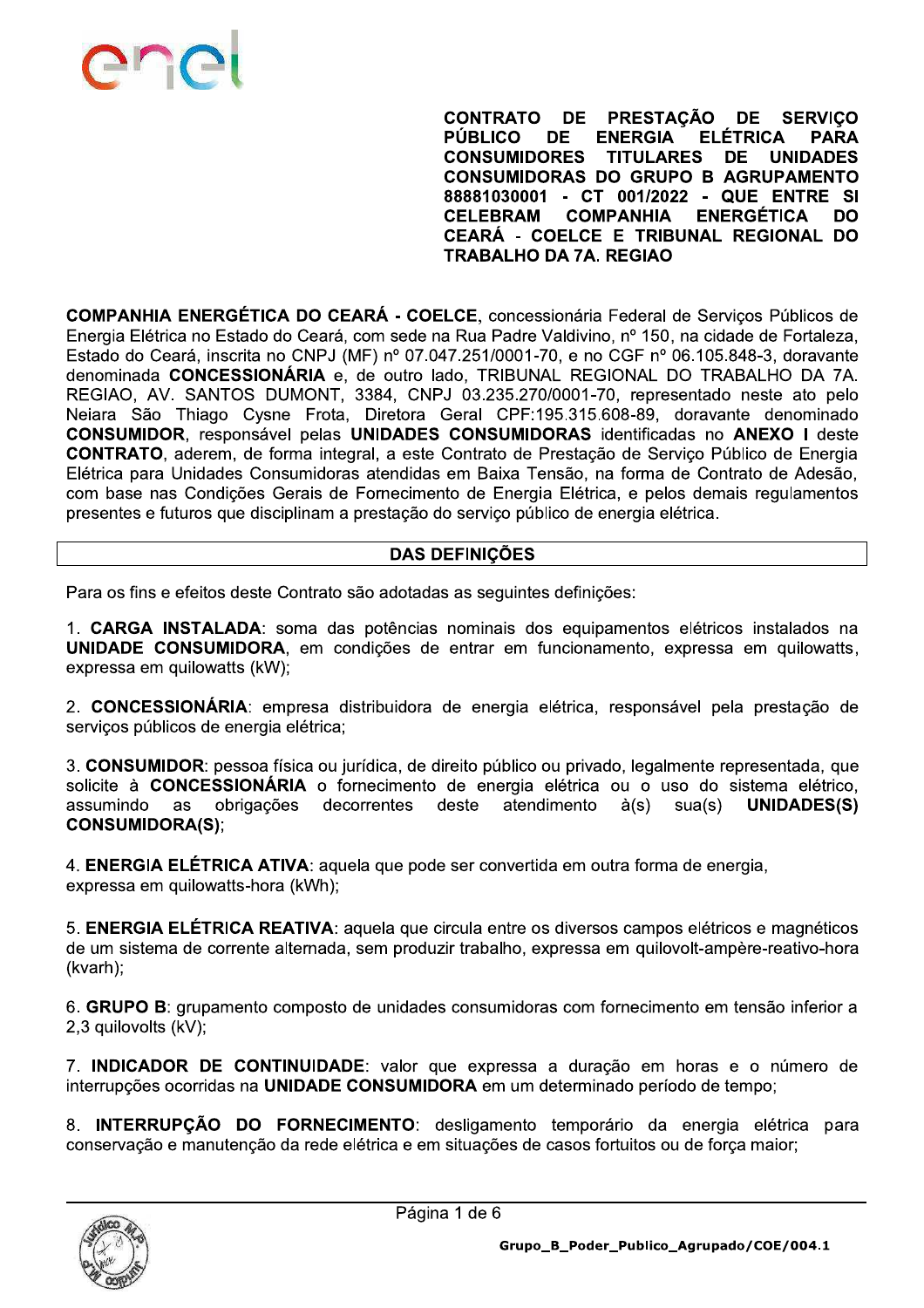

9. PADRÃO DE TENSÃO: níveis máximos e mínimos de tensão, expressos em Volts (V), em que a **CONCESSIONÁRIA** deve entregar a energia elétrica na UNIDADE CONSUMIDORA, de acordo com os valores estabelecidos pela ANEEL;

10. PONTO DE ENTREGA: conexão do sistema elétrico da CONCESSIONÁRIA com a UNIDADE **CONSUMIDORA** e situa-se no limite da via pública com a propriedade onde esteia localizada a **UNIDADE CONSUMIDORA:** 

11. POTÊNCIA DISPONIBILIZADA: potência em quilovolt-ampère (kVA) de que o sistema elétrico da **CONCESSIONÁRIA** deve dispor para atender aos equipamentos elétricos da **UNIDADE CONSUMIDORA:** 

12. SUSPENSÃO DE FORNECIMENTO: desligamento de energia elétrica da **UNIDADE** CONSUMIDORA, sempre que o CONSUMIDOR não cumprir com as suas obrigações definidas na Cláusula Quarta:

13. TARIFA: valor monetário estabelecido pela ANEEL, fixado em Reais por unidade de ENERGIA ELÉTRICA ATIVA ou da demanda de potência ativa;

14. UNIDADE CONSUMIDORA: conjunto composto por instalações, equipamentos elétricos, condutores e acessórios, incluída a subestação, quando do fornecimento em tensão primária, caracterizado pelo recebimento de energia elétrica em apenas um ponto de entrega, com medição individualizada, correspondente a um único consumidor e localizado em uma mesma propriedade ou em propriedades contíquas:

## **CLÁUSULA PRIMEIRA: DO OBJETO**

Este Instrumento contêm as principais condições da prestação e utilização do serviço público de energia elétrica entre a CONCESSIONÁRIA e o CONSUMIDOR, de acordo com as Condições Gerais de Fornecimento de Energia Elétrica, sem prejuízo dos demais regulamentos expedidos pela Agência Nacional de Energia Elétrica - ANEEL.

### DAS CONDIÇÕES BÁSICAS DA PRESTAÇÃO DO SERVIÇO

### **CLÁUSULA SEGUNDA: DOS PRINCIPAIS DIREITOS DO CONSUMIDOR**

#### Os principais direitos do CONSUMIDOR são:

1. Receber energia elétrica em sua UNIDADE CONSUMIDORA, nos padrões de tensão e de índices de continuidade estabelecidos:

2. Ser orientado sobre o uso eficiente da energia elétrica, de modo a reduzir desperdícios e garantir a seguranca na sua utilização:

3. Escolher uma entre pelo menos 6 (seis) datas disponibilizadas pela **CONCESSIONÁRIA** para o vencimento da fatura:

4. Receber a fatura com antecedência mínima de 5 (cinco) dias úteis da data do vencimento exceto quando se tratar de UNIDADE CONSUMIDORA classificada como Poder Público, Iluminação Pública e Serviço Público, cujo prazo deve ser de 10 (dez) dias úteis;

5. Responder apenas por débitos relativos à fatura de energia elétrica de sua responsabilidade;

6. Ter o serviço de atendimento telefônico gratuito disponível 24 (vinte e quatro) horas por dia e sete dias por semana para a solução de problemas emergenciais:

7. Ser atendido em suas solicitações e reclamações feitas à CONCESSIONÁRIA sem ter que se deslocar do Município onde se encontra a UNIDADE CONSUMIDORA:

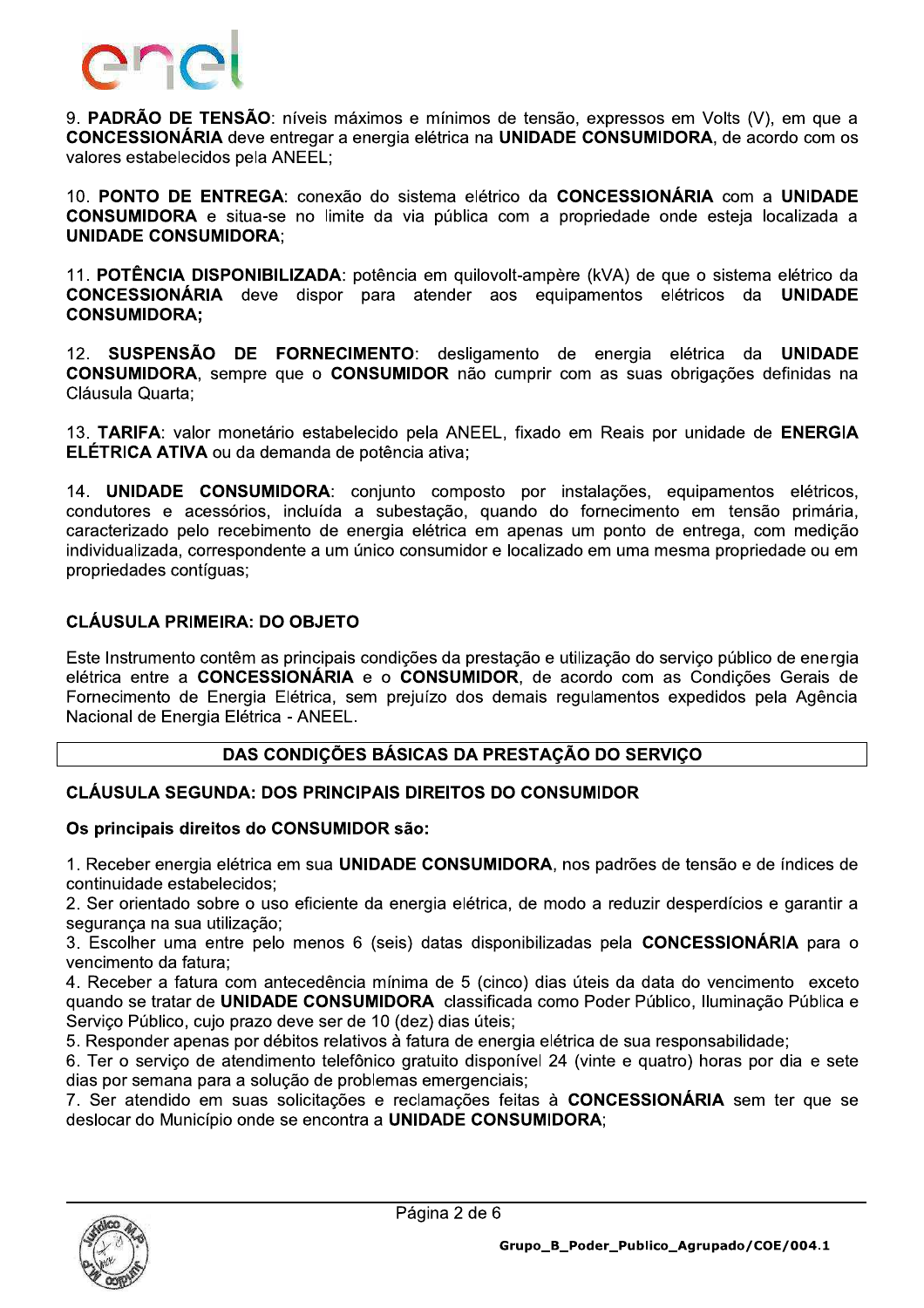

8. Ser informado de forma obietiva sobre as providências adotadas quanto às suas solicitações e reclamações, de acordo com as condições e prazos de execução de cada situação, sempre que previstos em normas e regulamentos;

9. Ser informado, na fatura, sobre a existência de faturas não pagas;

10. Ser informado, na fatura do percentual de reajuste da TARIFA de energia elétrica aplicável a sua **UNIDADE CONSUMIDORA** e a data de início de sua vigência:

11. Ser ressarcido por valores cobrados e pagos indevidamente, acrescidos de atualização monetária e juros:

12. Ser informado, por escrito, com antecedência mínima de 15 (quinze) dias, sobre a possibilidade da SUSPENSÃO DE FORNECIMENTO por falta de pagamento;

13. Ter a energia elétrica religada, no caso de suspensão indevida, sem quaisquer despesas, no prazo máximo de até 4 (quatro) horas, a partir da constatação da CONCESSIONÁRIA ou da informação do **CONSUMIDOR:** 

14. Receber, em caso de suspensão indevida do fornecimento, o crédito estabelecido na regulamentação específica:

15. Ter a energia elétrica religada, no prazo máximo de 24 (vinte e quatro) horas para a área urbana ou 48 (quarenta e oito) horas para a área rural, observadas as Condições Gerais de Fornecimento;

16. Ser ressarcido, quando couber, por meio de pagamento em moeda corrente no prazo máximo de 45 (quarenta e cinco) dias, a partir da respectiva data de solicitação ou, ainda, aceitar o conserto ou a substituição do equipamento danificado, em função da prestação do serviço inadequado do fornecimento de energia elétrica;

17. Receber, por meio da fatura de energia elétrica, importância monetária se houver descumprimento, por parte da CONCESSIONÁRIA, dos padrões de atendimento técnicos e comerciais estabelecidos pela ANEEL:

18. Ser informado sobre a ocorrência de interrupções programadas, por meio de jornais, revistas, rádio, televisão, ou outro meio de comunicação, com antecedência mínima de 72 (setenta e duas) horas;

19. Ser informado por documento escrito e individual, sobre as interrupções programadas, com antecedência mínima de 5 (cinco) dias úteis, quando existir na UNIDADE CONSUMIDORA pessoa que dependa de equipamentos elétricos indispensáveis à vida;

20. Ter, para fins de consulta, nos locais de atendimento, acesso às Normas e Padrões da **CONCESSIONÁRIA** e às Condições Gerais de Fornecimento de Energia Elétrica:

21. Quando da suspensão do fornecimento, ser informado das condições de encerramento da relação contratual:

22. Cancelar, a qualquer tempo, a cobranca na fatura de contribuições e doações para entidades ou outros serviços executados por terceiros por ele autorizada; e

23. Ser informado sobre o direito à Tarifa Social de Energia Elétrica - TSEE e sobre os critérios e procedimentos para a obtenção de tal benefício, se for o caso; e

24. Receber, até o mês de maio do ano corrente, declaração de quitação anual de débitos do ano anterior, referentes ao consumo de energia elétrica.

### **CLÁUSULA TERCEIRA: DOS PRINCIPAIS DEVERES DO CONSUMIDOR**

Os principais deveres do CONSUMIDOR são:

1. Manter a adequação técnica e a segurança das instalações elétricas internas da UNIDADE **CONSUMIDORA.** de acordo com as normas oficiais brasileiras:

2. Responder pela guarda e integridade dos equipamentos de medição quando instalados no interior de sua propriedade:

3. Manter livre, aos empregados e representantes da distribuidora, para fins de inspeção e leitura, o acesso às instalações da unidade consumidora relacionadas com a medição e proteção;

4. Pagar a fatura de energia elétrica até a data do vencimento, sujeitando-se às penalidades cabíveis em caso de descumprimento;

5. Informar à CONCESSIONÁRIA sobre a existência de pessoa residente que use equipamentos elétricos indispensáveis à vida na UNIDADE CONSUMIDORA;

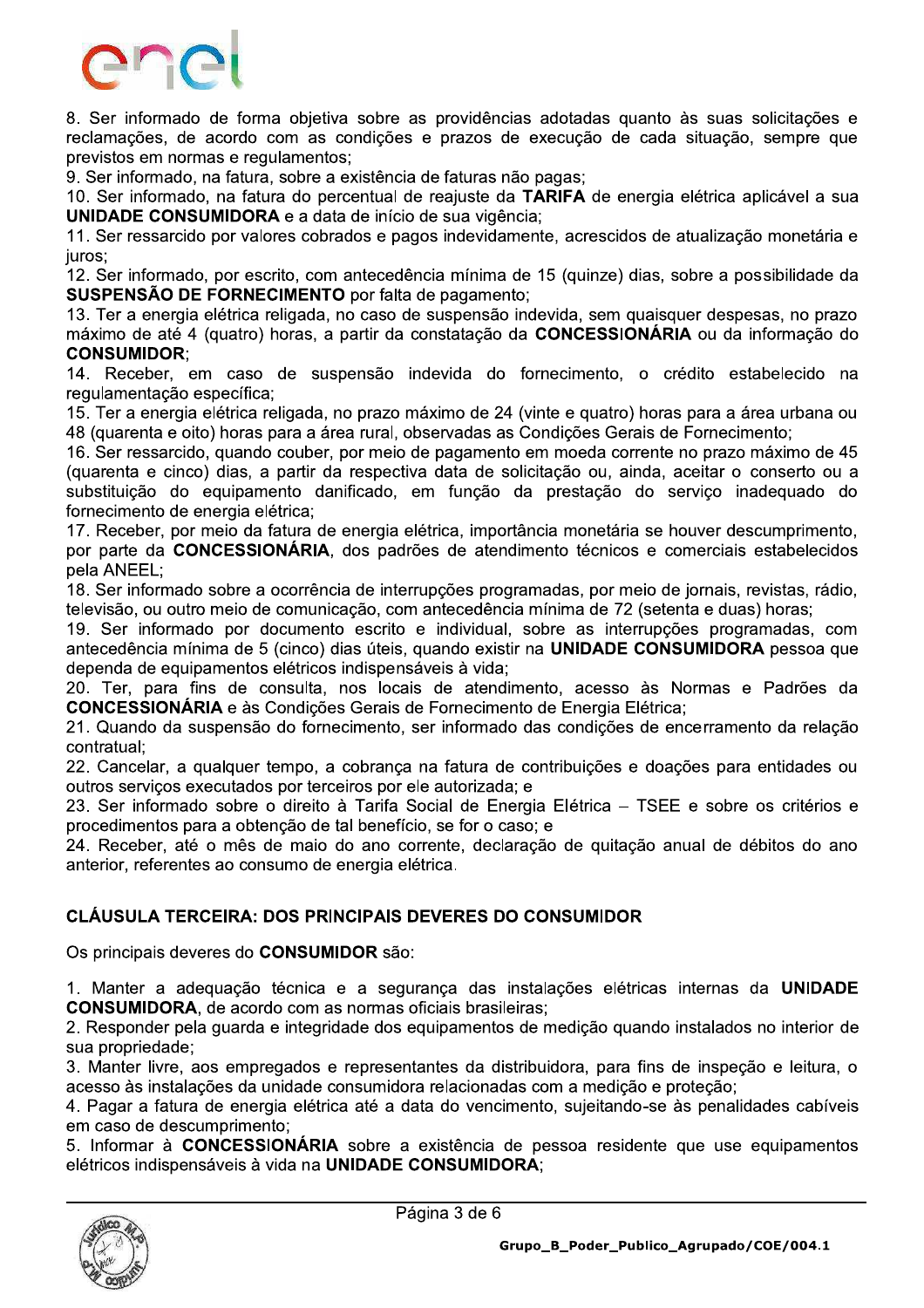

6. Manter os dados cadastrais da UNIDADE CONSUMIDORA atualizados junto à CONCESSIONÁRIA. especialmente quando da mudanca do titular, solicitando a alteração da titularidade ou o encerramento da relação contratual, se for o caso:

7. Informar as alterações da atividade exercida (ex.: residencial, comercial, industrial, rural etc.) na **UNIDADE CONSUMIDORA:** 

8. Consultar a CONCESSIONÁRIA quando o aumento de CARGA INSTALADA da UNIDADE **CONSUMIDORA** exigir a elevação da **POTÊNCIA DISPONIBILIZADA**: e.

9. ressarcir a CONCESSIONÁRIA, no caso de investimentos realizados para o fornecimento da UNIDADE CONSUMIDORA e não amortizados, excetuando-se aqueles realizados em conformidade com os programas de universalização dos serviços.

### **CLÁUSULA QUARTA: DA SUSPENSÃO DO FORNECIMENTO**

Não se caracteriza como descontinuidade do serviço a sua interrupção imediata, pelas razões descritas nos itens 1 e 2 seguintes, ou após prévio aviso, pelas razões descritas nos itens 3 a 5:

1. deficiência técnica ou de segurança em instalações da UNIDADE CONSUMIDORA que ofereçam risco iminente de danos a pessoas, bens ou ao sistema elétrico;

2. fornecimento de energia elétrica a terceiros;

3. impedimento do acesso de empregados e representantes da CONCESSIONÁRIA para leitura, substituição de medidor e inspeções necessárias:

4. razões de ordem técnica; e

5. falta de pagamento da fatura de energia elétrica.

# CLÁUSULA QUINTA: DA EXECUÇÃO E COBRANÇA DE OUTROS SERVIÇOS

#### A CONCESSIONÁRIA poderá:

1. executar servicos vinculados à prestação do servico públicoou à utilização de energia elétrica. observadas as restrições constantes do contrato de concessão e que o CONSUMIDOR, por sua livre escolha, opte por contratar: e

2. incluir na fatura, de forma discriminada, contribuições de caráter social, desde que autorizadas antecipada e expressamente pelo CONSUMIDOR.

### CLÁUSULA SEXTA: DO ENCERRAMENTO DA RELAÇÃO CONTRATUAL

Este CONTRATO poderá ser rescindido nas seguintes situações:

1. Pedido voluntário do titular da unidade consumidora para encerramento da relação contratual;

2. Decurso do prazo de 2 (dois) ciclos completos de faturamento após a suspensão regular e ininterrupta do fornecimento à unidade consumidora; e

3. pedido de fornecimento formulado por novo interessado referente à mesma unidade consumidora.

### **CLÁUSULA SÉTIMA: DOS RECURSOS E DA COMPETÊNCIA**

1. Vencido o prazo para o atendimento de uma solicitação ou reclamação feita para  $\mathbf{a}$ CONCESSIONÁRIA, ou se houver discordância em relação às providências adotadas,  $\Omega$ **CONSUMIDOR** pode contatar a ouvidoria da **CONCESSIONÁRIA**;

2. A ouvidoria da CONCESSIONÁRIA deve comunicar ao CONSUMIDOR, em até 15 (quinze) dias, as providências adotadas quanto às suas solicitações e reclamações, cientificando-o

sobre a possibilidade de reclamação direta à agência estadual conveniada ou, em sua ausência, à ANEEL, caso persista discordância;

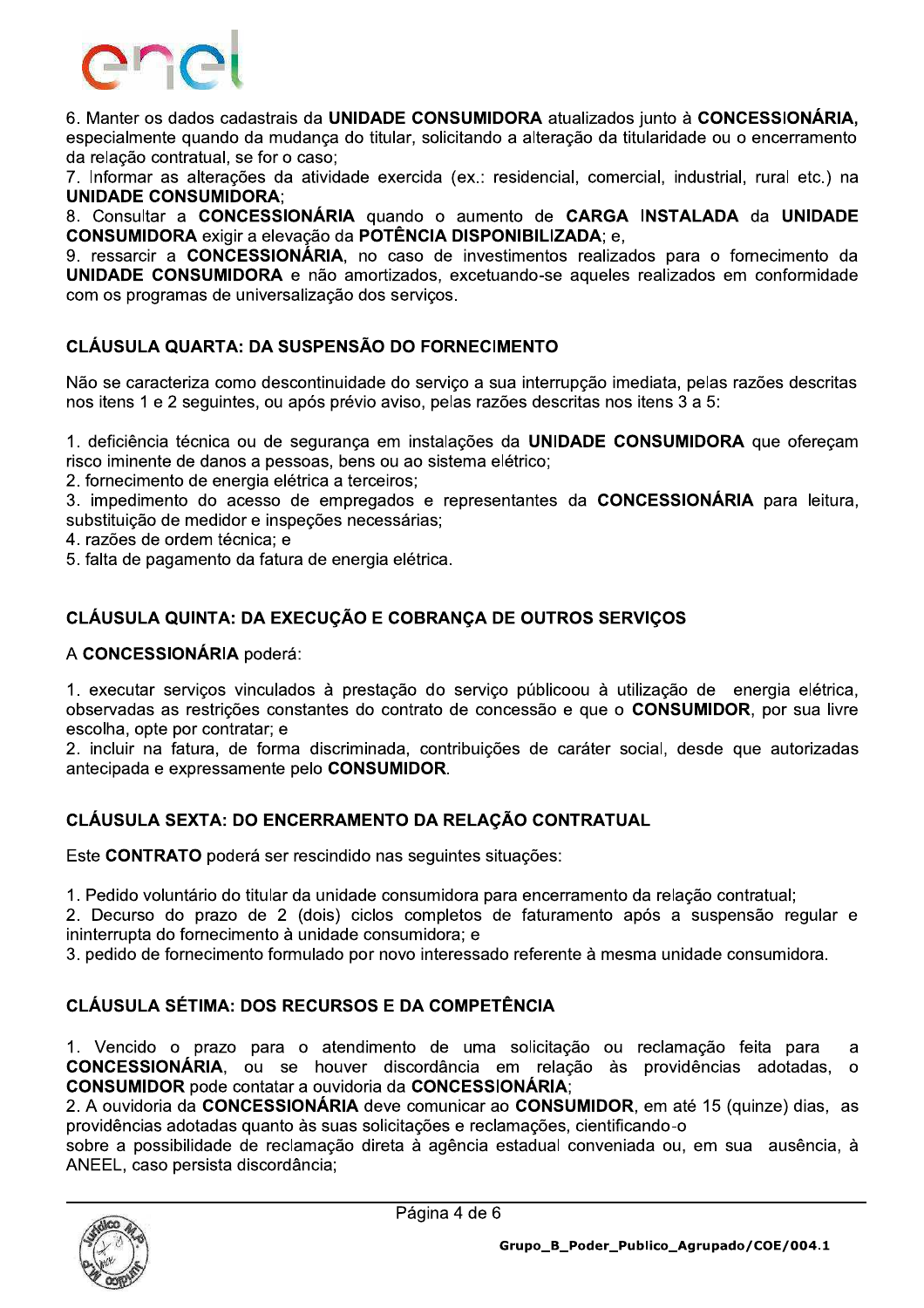

3 Sempre que não for oferecido reclamações podem ser apres<br>
conveniada, ou, em sua ausência,<br>
CLÁUSULA OITAVA: DAS<br>
CONTRATAÇÃO DO FORNECIM<br>
1. DA IDENTIFICAÇÃO DA UNID, o o serviço de ouvidoria pela CONCESSIONARIA, as solicitações e reclamações podem ser apresentadas pelo **CONSUMIDOR** diretamente a agencia estadual conveniada, ou, em sua ausencia, diretamente a ANEEL.

#### CLÁUSULA OITAVA: DAS UNIDADES CONSUMIDORAS E PARTICULARIDADES DA CONTRATACÃO DO FORNECIMENTO DE ENERGIA ELÉTRICA

#### $\mathbf{r}$ 1. DA IDENTIFICAÇÃO DA UNIDADE CONSUMIDORA

As UNIDADES CONSUMIDORAS atendidas pelo presente CONTRATO, para todos os efeitos, encontram-se listadas em seu **ANEXO** I.

#### i. Z. DA LEGISLAÇÃO APLICAVEL

 $\mathbf{r}$ O fornecimento de energía eletrica de que trata o presente **CONTRATO** esta subordinado a legislação/regulamentação do serviço de energia eletrica, a qual prevalecera nos casos omissos ou em eventuais divergencias, e no que couper a Lei nº 8.666, de 21 de junho de As **UNIDADES CONSUMIDORAS** atendidas pelo presente **CONTRATO**, para todos os efeitos,<br>encontram-se listadas em seu **ANEXO** I.<br>2. DA LEGISLAÇÃO APLICÁVEL<br>O fornecimento de energia elétrica de que trata o presente **CONTRATO** ificações supervenientes na referida legislação/regulamentação, que venham a repercutir neste CONTRATO ou has Condições de Fornecimento de Energia Eletrica, considerar-se-ão automática e imediatamente aplicaveis. O fornecimento de de legislação/regulamenta<br>
eventuais divergência<br>
modificações superve<br> **CONTRATO** ou nas (<br>
imediatamente aplicáv<br>
3. DA DISPENSA DE l<br>
É dispensável a l<br>
Artigo 24, inciso XXII,<br>
licitação nº 012/2021,

#### $\mathbb{R}^{\mathbb{Z}}$ ENSA DE LIGHAÇÃO

E dispensavel a licitação para a celebração do presente CONTRATO, nos termos do G+@/ds?12/ttXX? JklK? dV m-n/ 2\*2 ber à Lei nº 8.666, de 21 de junho de 199<br>
legislação/regulamentação, que venham a reecimento de Energia Elétrica, considerar-se-ão<br>
celebração do presente **CONTRATO**, no:<br>
e 21 de junho de 1993, conforme processo de<br>
ou a licitação nº 012/2021, cujo ato que autorizou a sua lavratura está às fls. (PROAD 3714/2021 - Doc. 52 e atado de Z6/T1/Z0Z1, Vinculando o **CONTRATO** ao referido processo de dispensa de licitação.

#### 4. DA DOTACÃO ORCAMENTÁRIA

modificações supervenientes na referida legislação/regulamentação, que venham a repercutir neste<br> **CONTRATO** ou nas Condições de Fornecimento de Energia Elétrica, considerar-se-ão automática e<br>
imediatamente aplicáveis.<br>
3  $\mathbb{R}^2$  $\sigma$  **CONSUMIDOR** declara, sob as penas da lei, que adotou todas as medidas e obteve todas as aprovações para assunção das obrigações pactuadas neste CONTRATO, especialmente a previsão das despesas decorrentes no respectivo orçamento, obrigando-se a incluir o saldo remanescente na conta da dotação orçamentaria consignada no orçamento vindouro, mediante emissão de nova Nota de<br>— Empenno no início de cada exercício. O **CONSUMIDOR** declara, sob as penas da lei, que adotou todas as medidas e obteve todas as aprovações para assunção das obrigações pactuadas neste **CONTRATO**, especialmente a previsão das despesas decorrentes no respectivo

 $\mathbb{R}^2$ A despesa de execução do CONTRATO correra a conta do Orçamento Geral da União, consignados para o exercício de 2022, sob a Dotacão Orcamentária 2021NE000560/2021NE0000563.

Us recursos orçamentarios para a cobertura das despesas decorrentes do CONTRATO tem seu valor giobal estimado na ordem de R\$ 400.000,00 (QUATROCENTOS MIL REAIS ) e mensal no valor estimado de<br>————————

#### 5. DA VIGÊNCIA

conta da dotação orçamentária consignada no orçamento vindouro, mediante emissão de nova Nota de<br>
Empenho no início de cada exercício.<br>
A despesa de execução do **CONTRATO** correrá à conta do Orçamento Geral da União, consi  $\mathbf{r}$ O **CONTRATO** vigorara da data de sua assinatura até o termino do prazo de 12 (doze) meses, e enquanto nao cumpridas integralmente as obrigações contratuais de ambas as **PARTES**, podendo ser prorrogado automaticamente por igual período, e assim sucessivamente, até o maximo de 60 (sessenta) meses, desde que o CLIENTE hao expresse manifestação em contrario, com antecedencia minima de TRES CENTAVOS).<br>
5. DA VIGÊNCIA<br>
O CONTRATO vigorará da data de sua assinatura até o término do prazo de 12 (doze) meses, e<br>
enquanto não cumpridas integralmente as obrigações contratuais de ambas as **PARTES**, podendo ser<br> ias em relação ao termino de cada vigencia.



 $\overline{\phantom{0}}$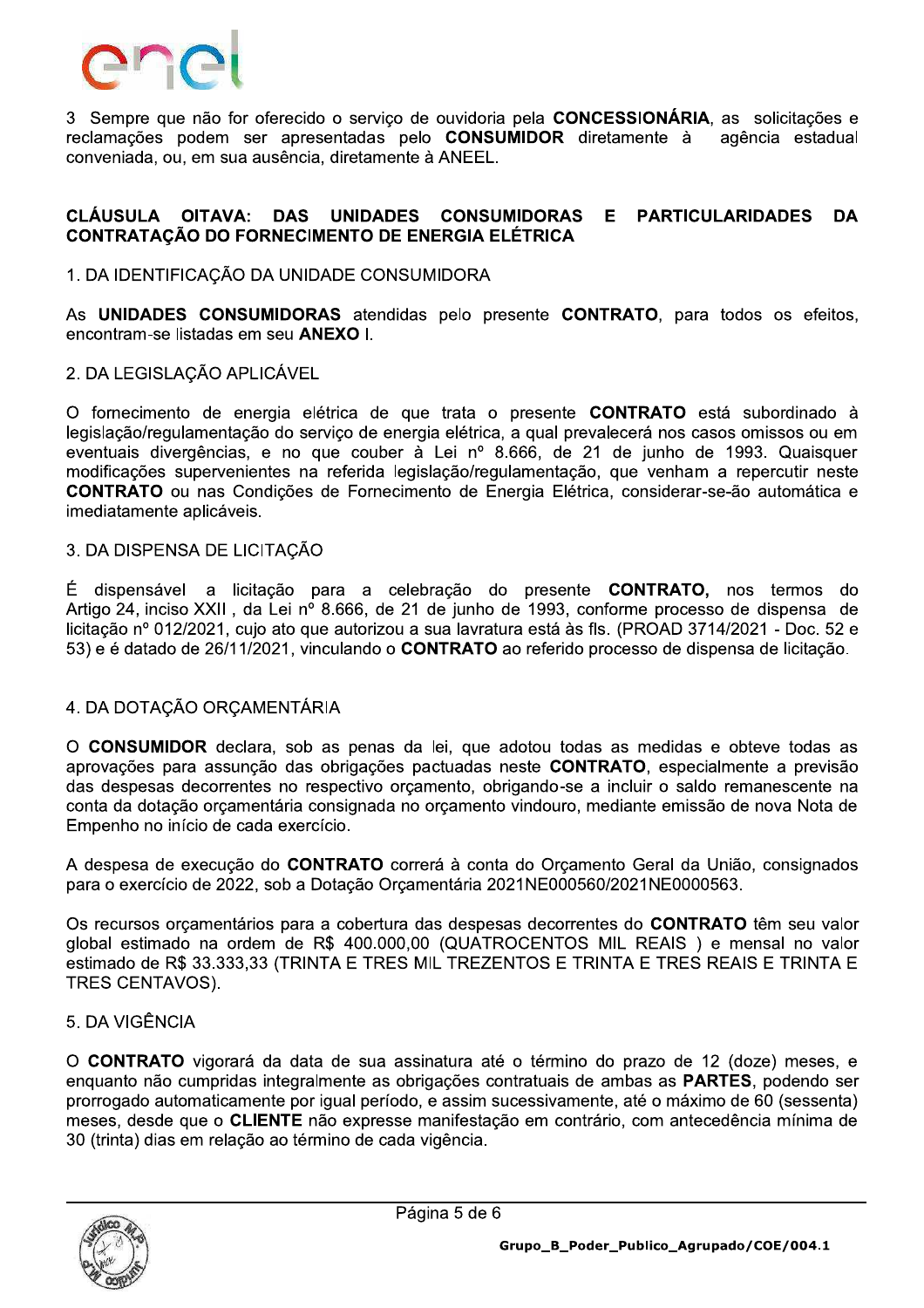

#### 6. DA PUBLICAÇÃO

O CONSUMIDOR obriga-se a promover, às suas expensas, a publicação do presente CONTRATO e de seus eventuais aditivos, na forma de extrato no Diário Oficial da União, em conformidade com o prazo estabelecido na Lei nº 8.666, de 21 de junho de 1993.

#### 7. DO FORO DE ELEIÇÃO

Fica eleito o foro da Comarca de Fortaleza para dirimir questões dirimir questões decorrentes deste CONTRATO, com expressa renúncia de qualquer outro, por mais privilegiado que seja.

E, por estarem assim justas e contratadas, assinam as **PARTES** o presente instrumento, em 02 (duas) vias de igual teor e forma, para que todos os seus efeitos, diante das testemunhas abaixo.

|                                                                                    | Fortaleza,                                                                                                  | de                  | de |  |
|------------------------------------------------------------------------------------|-------------------------------------------------------------------------------------------------------------|---------------------|----|--|
| Pela CONCESSIONÁRIA:                                                               |                                                                                                             |                     |    |  |
| SILVANA CLAUDIA DE LIMA Digitally signed by SILVANA CLAUDIA<br>ACCIOLY:28466470387 | DE LIMA ACCIOLY:28466470387<br>Date: 2022.02.02 09:16:55 -03'00'                                            |                     |    |  |
| Nome: Silvana Claudia de Lima Accioly<br>Cargo: Executiva de Clientes Governo      |                                                                                                             | Nome:<br>Cargo:     |    |  |
| Pelo CONSUMIDOR:<br>NEIARA SAO THIAGO<br>CYSNE FROTA:140081                        | Assinado de forma digital por NEIARA<br>SAO THIAGO CYSNE FROTA:140081<br>Dados: 2022.01.25 14:07:42 -03'00' |                     |    |  |
| Nome: Neiara São Thiago Cysne Frota<br>Cargo: Diretora Geral                       |                                                                                                             | Nome:<br>Cargo:     |    |  |
| <b>TESTEMUNHAS:</b>                                                                |                                                                                                             |                     |    |  |
| Name:                                                                              |                                                                                                             | <b>N</b> I a ma a s |    |  |

Nome: CPF:

Nome: CPF:

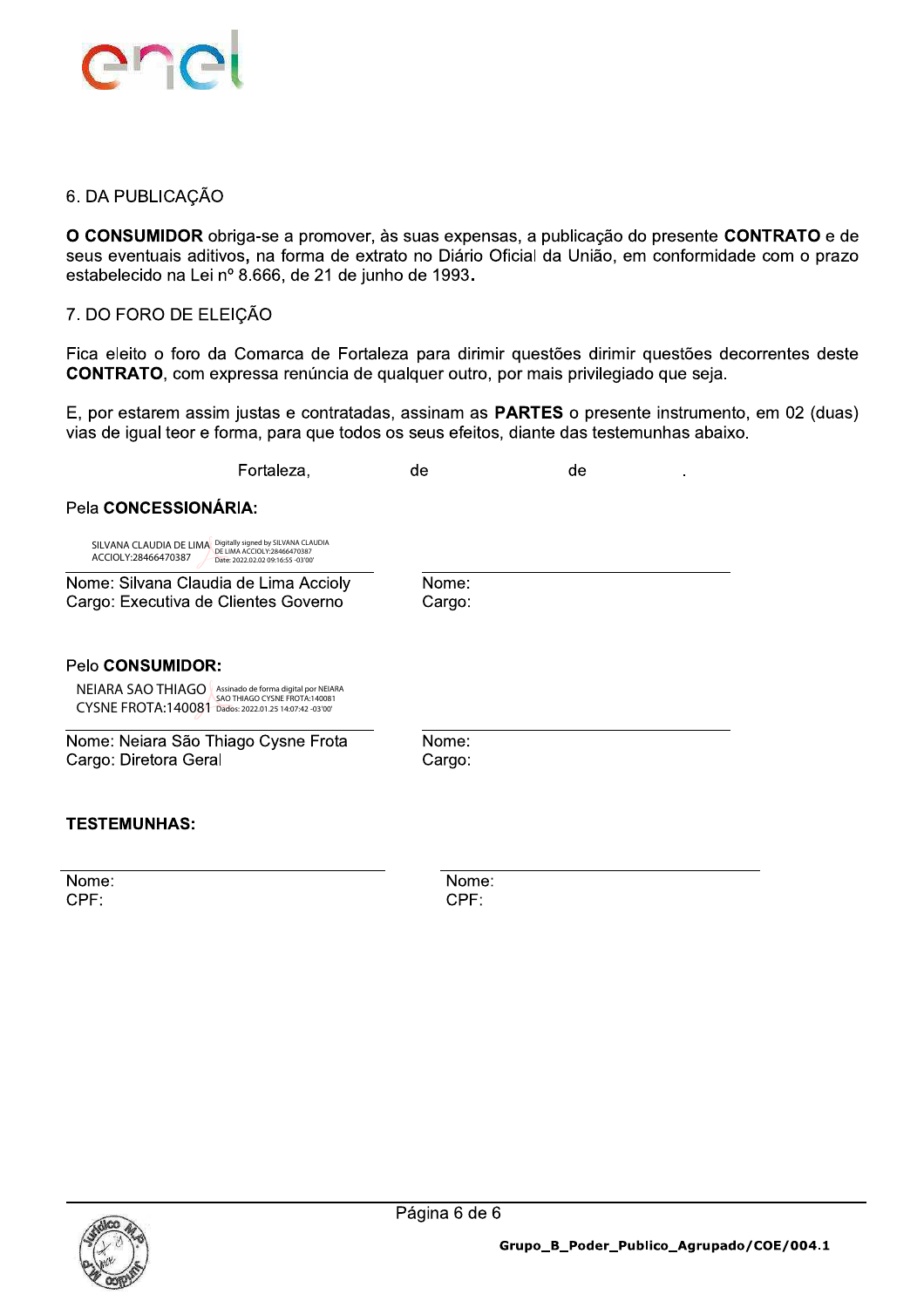

# **ANEXOI**

# **IDENTIFICAÇÃO DAS UNIDADES CONSUMIDORAS**